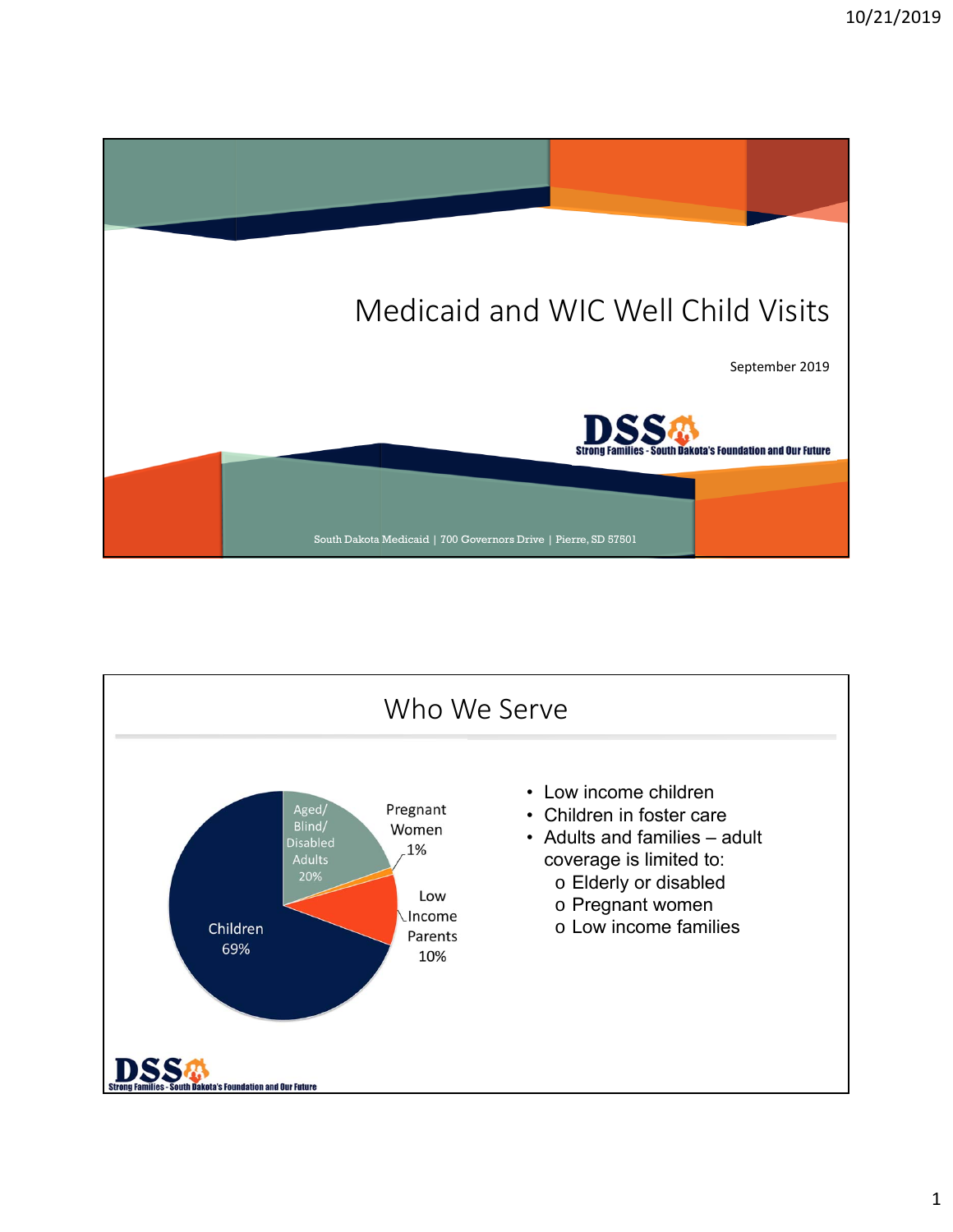

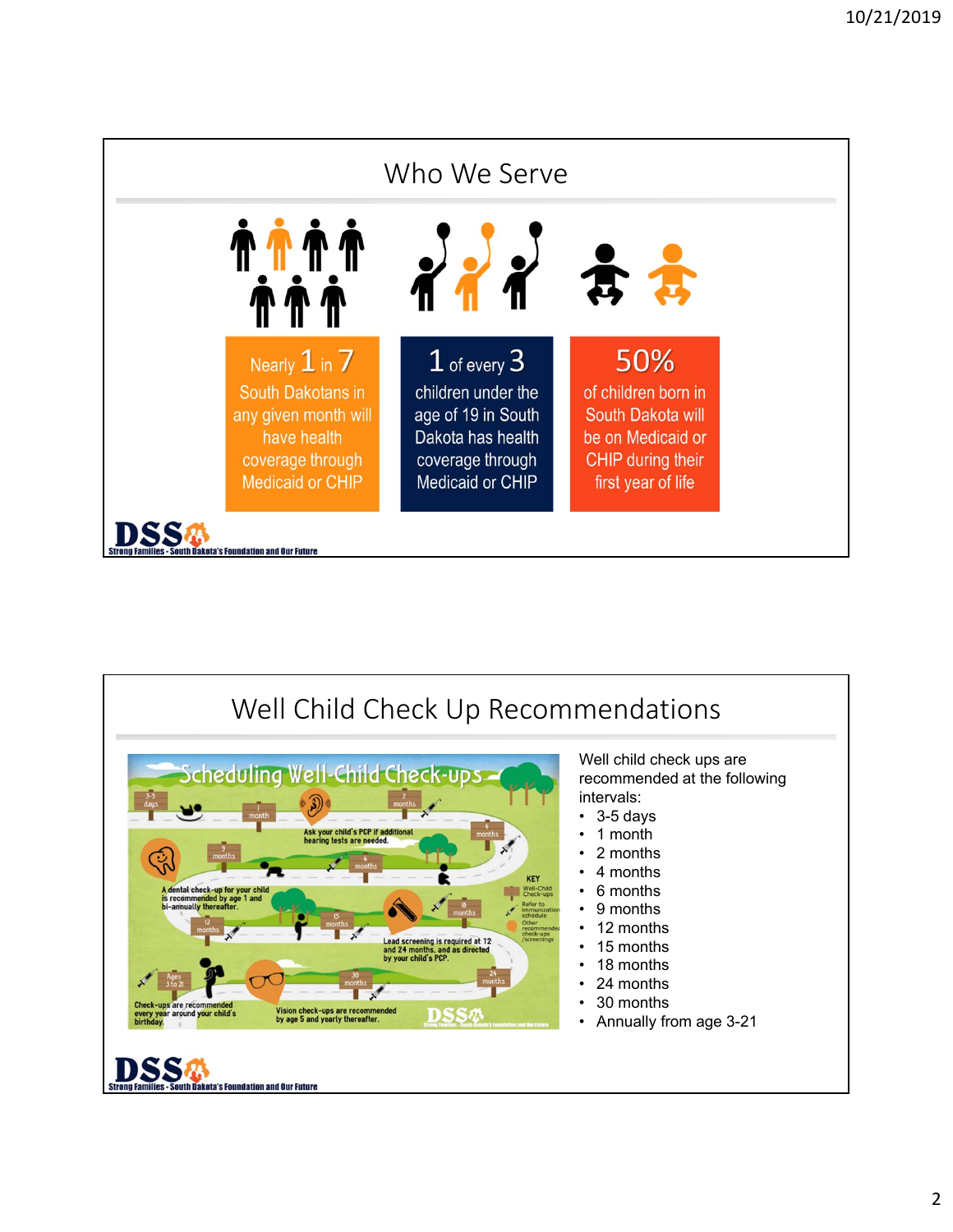

| WIC/Medicaid Data - Children 15 months with 6+ visits             |                                                |                                                |            |  |
|-------------------------------------------------------------------|------------------------------------------------|------------------------------------------------|------------|--|
| <b>Selected Counties</b>                                          | Medicaid/WIC Recipients<br>with wellness visit | <b>Total Medicaid/WIC</b><br><b>Recipients</b> | Percentage |  |
| <b>Buffalo</b>                                                    | $\overline{2}$                                 | 16                                             | 12.50%     |  |
| <b>Charles Mix</b>                                                | 17                                             | 48                                             | 35.42%     |  |
| Corson                                                            | $\mathbf 1$                                    | $\overline{3}$                                 | 33.33%     |  |
| Dewey                                                             | 6                                              | 6                                              | 100%       |  |
| Jackson                                                           | $\overline{2}$                                 | 14                                             | 14.29%     |  |
| Lyman                                                             | 3                                              | 17                                             | 17.65%     |  |
| Moody                                                             | 3                                              | 13                                             | 23.08%     |  |
| Ogalala Lakota                                                    | 15                                             | 104                                            | 14.42%     |  |
| <b>Roberts</b>                                                    | 7                                              | 53                                             | 13.21%     |  |
| Todd                                                              | 3                                              | 5                                              | 60%        |  |
| Ziebach                                                           | 3                                              | $\overline{\mathcal{L}}$                       | 75%        |  |
| <b>State Total</b>                                                | 1230                                           | 1826                                           | 67.36%     |  |
| <b>Strong Families - South Dakota's Foundation and Our Future</b> |                                                |                                                |            |  |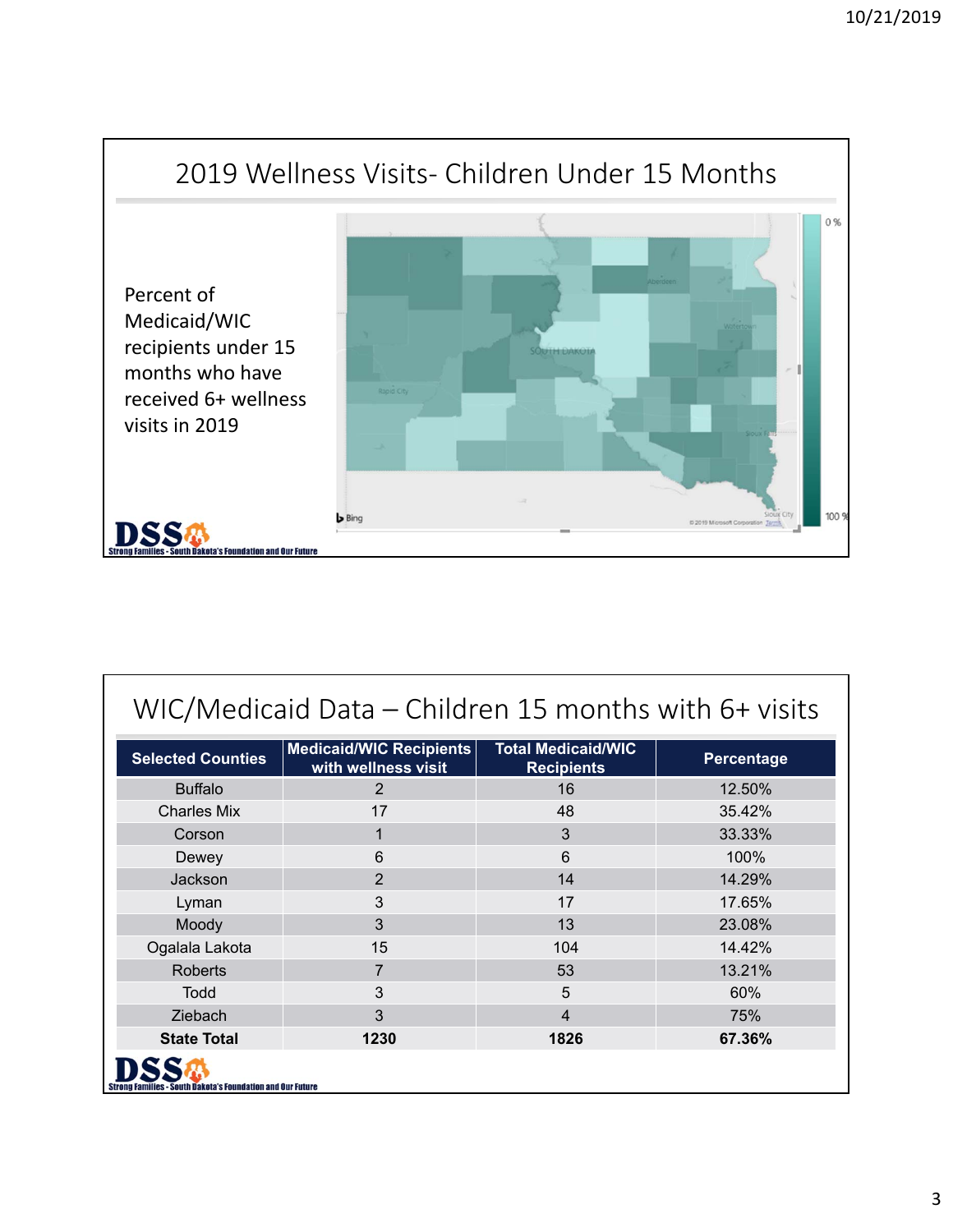

| WIC/Medicaid Data Children 2-5 Years Old With a Wellness Visit    |                                                       |                                                |                   |  |
|-------------------------------------------------------------------|-------------------------------------------------------|------------------------------------------------|-------------------|--|
| <b>Selected Counties</b>                                          | <b>Medicaid/WIC Recipients</b><br>with wellness visit | <b>Total Medicaid/WIC</b><br><b>Recipients</b> | <b>Percentage</b> |  |
| <b>Buffalo</b>                                                    | 20                                                    | 61                                             | 32.79%            |  |
| <b>Charles Mix</b>                                                | 47                                                    | 172                                            | 27.33%            |  |
| Corson                                                            | 3                                                     | 20                                             | 15%               |  |
| Dewey                                                             | 16                                                    | 20                                             | 80%               |  |
| Jackson                                                           | 17                                                    | 57                                             | 29.82%            |  |
| Lyman                                                             | 7                                                     | 68                                             | 10.29%            |  |
| Moody                                                             | 24                                                    | 42                                             | 57.14%            |  |
| Ogalala Lakota                                                    | 105                                                   | 377                                            | 27.85%            |  |
| <b>Roberts</b>                                                    | 117                                                   | 228                                            | 51.32%            |  |
| Todd                                                              | 8                                                     | 18                                             | 44.44%            |  |
| <b>Ziebach</b>                                                    | 7                                                     | $\overline{7}$                                 | 100%              |  |
| <b>State Total</b>                                                | 2916                                                  | 5769                                           | 50.55%            |  |
| <b>Strong Families - South Dakota's Foundation and Our Future</b> |                                                       |                                                |                   |  |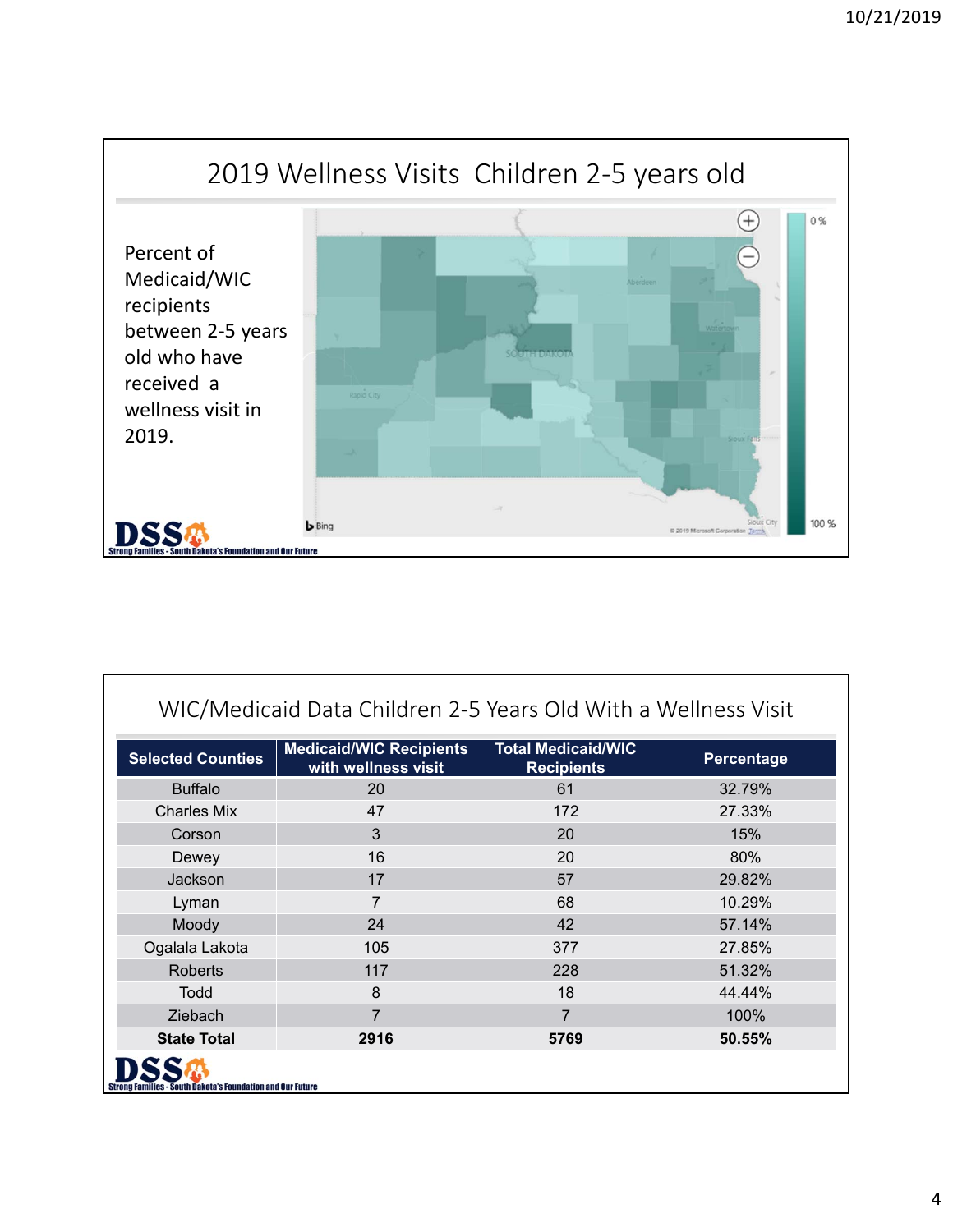



- Data presented is from calendar year 2019.
- Data may not reflect the total number of well child visits at IHS and Tribal providers due to IHS billing on the encounter, data is limited by the code indicated by the provider on the claim.

Question: What are ways that IHS/Tribes/WIC/Medicaid can share data to accurately portray wellness visits for children in SD?